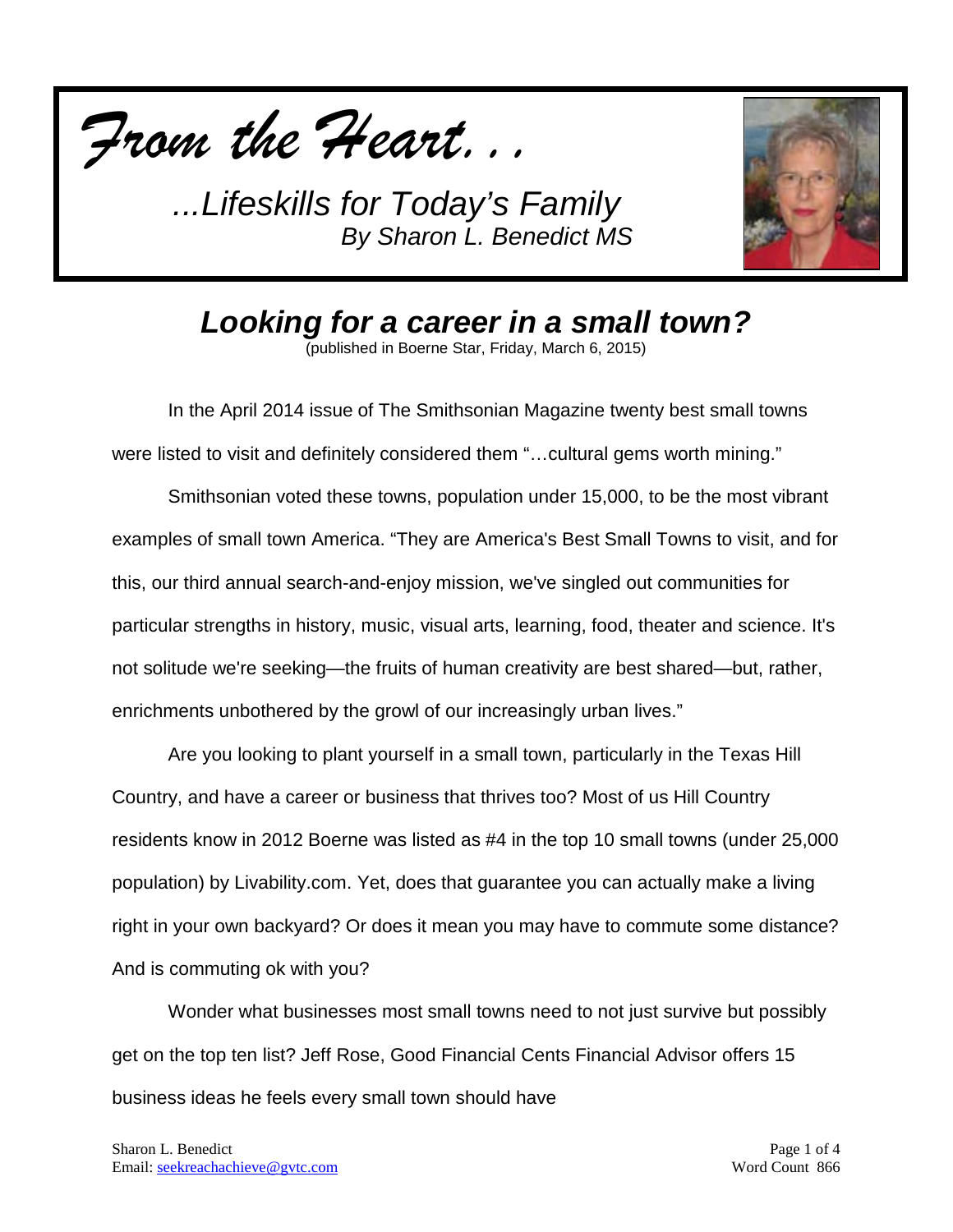## [\(http://www.goodfinancialcents.com/small-town-business-ideas-to-start/\)](http://www.goodfinancialcents.com/small-town-business-ideas-to-start/). "The

importance of understanding a community means that not every business venture will fit in every small town. However, every town has some needs in common." Although we know that any town or city needs to have the essentials of a bank, grocery store, pharmacy, utility services, post office, fire & police entities, plus a few others. Yet, there are others that definitely help you call your small town your home.

Let's start off with a "**Bakery**" of course! Who doesn't want a hometown bakery with those scrumptious fresh-baked fragrances flowing through the neighborhood air? Does your small town have one?

The next one is a "**Bed and Breakfast**." Have you stayed in one lately? Rose considers these small inns to be "…a great business idea for any historic homeowner. And while B&Bs do best in areas that have tourism, it's important to remember that the definition of tourism does not mean that you have to have traditional sightseeing in your small town. For example, small towns located in or near colleges always need accommodations for visiting professors, parents, prospective students, alumni, and speakers. And who wouldn't prefer to stay in a cozy and beautifully kept historic home where a delicious breakfast is provided?"

Then comes #3, a "**Bookstore**." We all know that a 21<sup>st</sup> century bookstore is much more than what it used to be. However, Rose agrees with Jennifer Streisand, Lafayette Magazine, that "there is one reading activity that no device can take away: the joy of browsing in an eclectic bookstore." With this digital age and online shopping, bookstores and libraries are moving with the times, along with offering readers the opportunity to discover unexpected treasures, poetry readings, book clubs, and other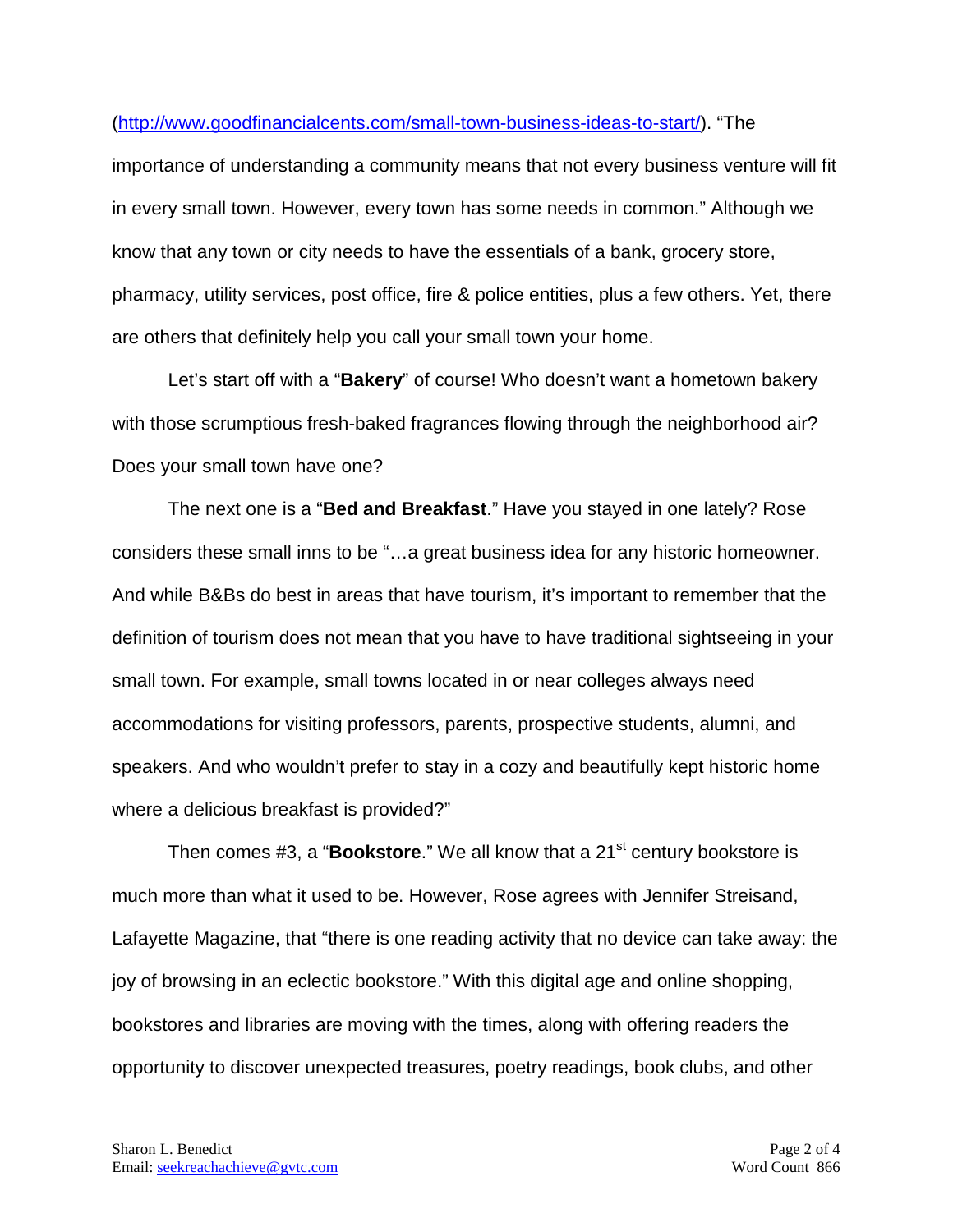activities. It also gives the reader a chance to talk with a well-versed bookseller. You can even find an enthusiastic librarian to share in the mysteries down the book isles of your local library. Bookstores can certainly team up with their local library to specialize in genres and recommend books and other materials not easily found in a library. No matter the size of the library, a bookstore partnership is a win-win for both.

Now this next business, #4, may be on the top of your kids list . . . "**Candy Store**." Just about every small town has many children and adults who love to try out some new sweet or find their favorites within their local candy store. Rose suggests that a candy store "…can offer any number of opportunities for entrepreneurs: they can include a soda fountain and ice cream parlor, they can showcase a candy artisan's homemade work, they can offer sugar free, organic, gluten free, or other diet sensitive treats, they can offer coffee treats for those who prefer a little caffeine with their sugar, or they can share space with an old-fashioned lunch counter. The possibilities are nearly endless."

A "**Dry Cleaner**" is a must #5 for any small town. Rose says "Even the most rural of small towns has citizens who need their clothes professionally cleaned. In fact, opening the first dry cleaning business in a small town means you don't have to compete with a saturated market. Considering the fact that the U.S. Census Bureau estimates that the industry grosses \$23 billion per year, this is definitely a stable industry for a new small business owner."

The other businesses any small town needs will be covered in the next couple articles. What businesses or career do you see as essential for your small town? What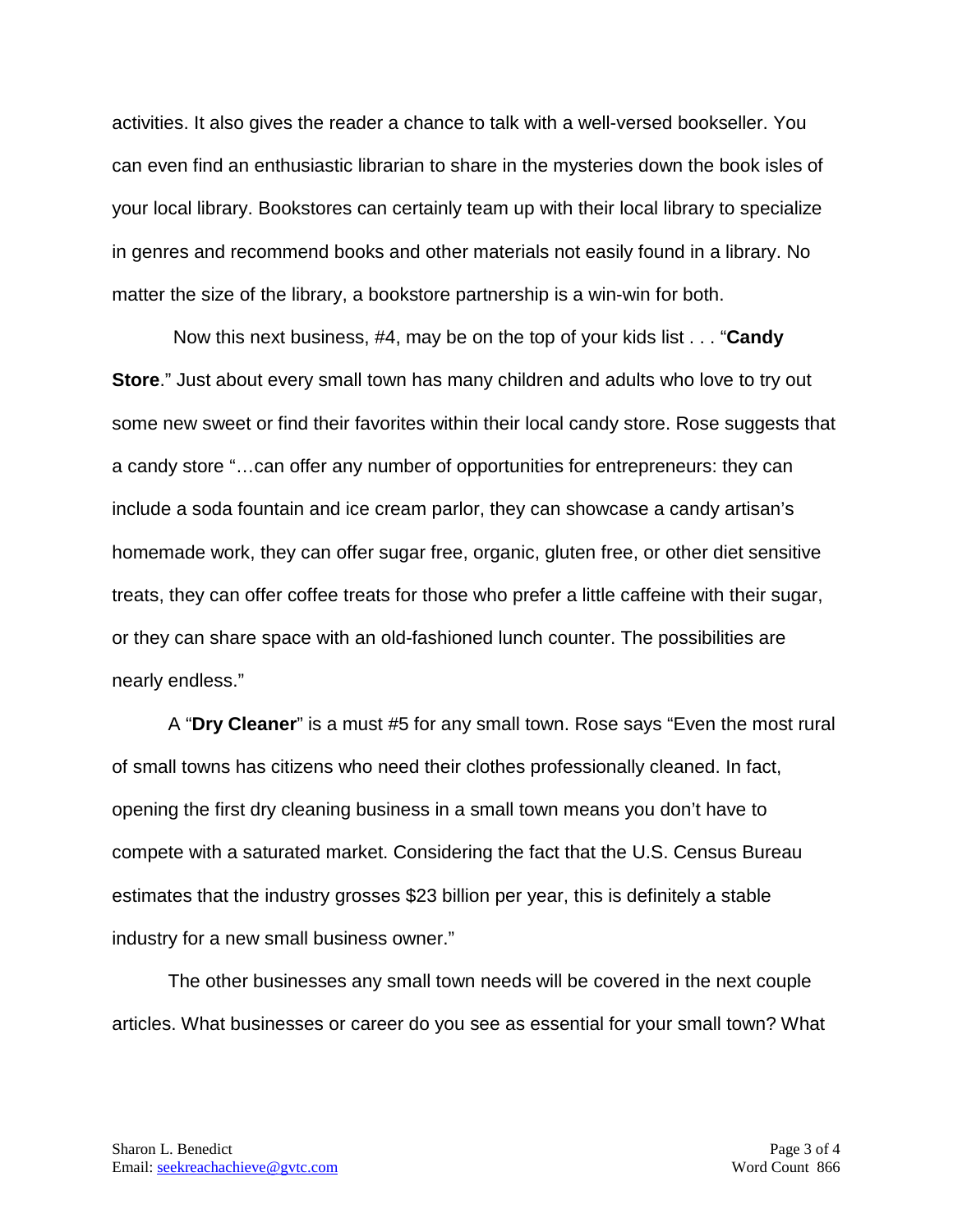other businesses and quality of life services are needed in a small town to be on the top ten list? Stay tuned small town folk, fellow entrepreneurs, and businesses owners!

--

*Sharon L. Benedict, is a speaker, author, and weaver, and loving it! She is available for speaking engagements, freelance writing, and will even weave you a one-of-kind creation, just for you. Sharon also welcomes your questions and comments and can be contacted a[t seekreachachieve@gvtc.com.](mailto:seekreachachieve@gvtc.com) Visit her website at [www.celebratingyourjourney.com.](http://www.celebratingyourjourney.com/)*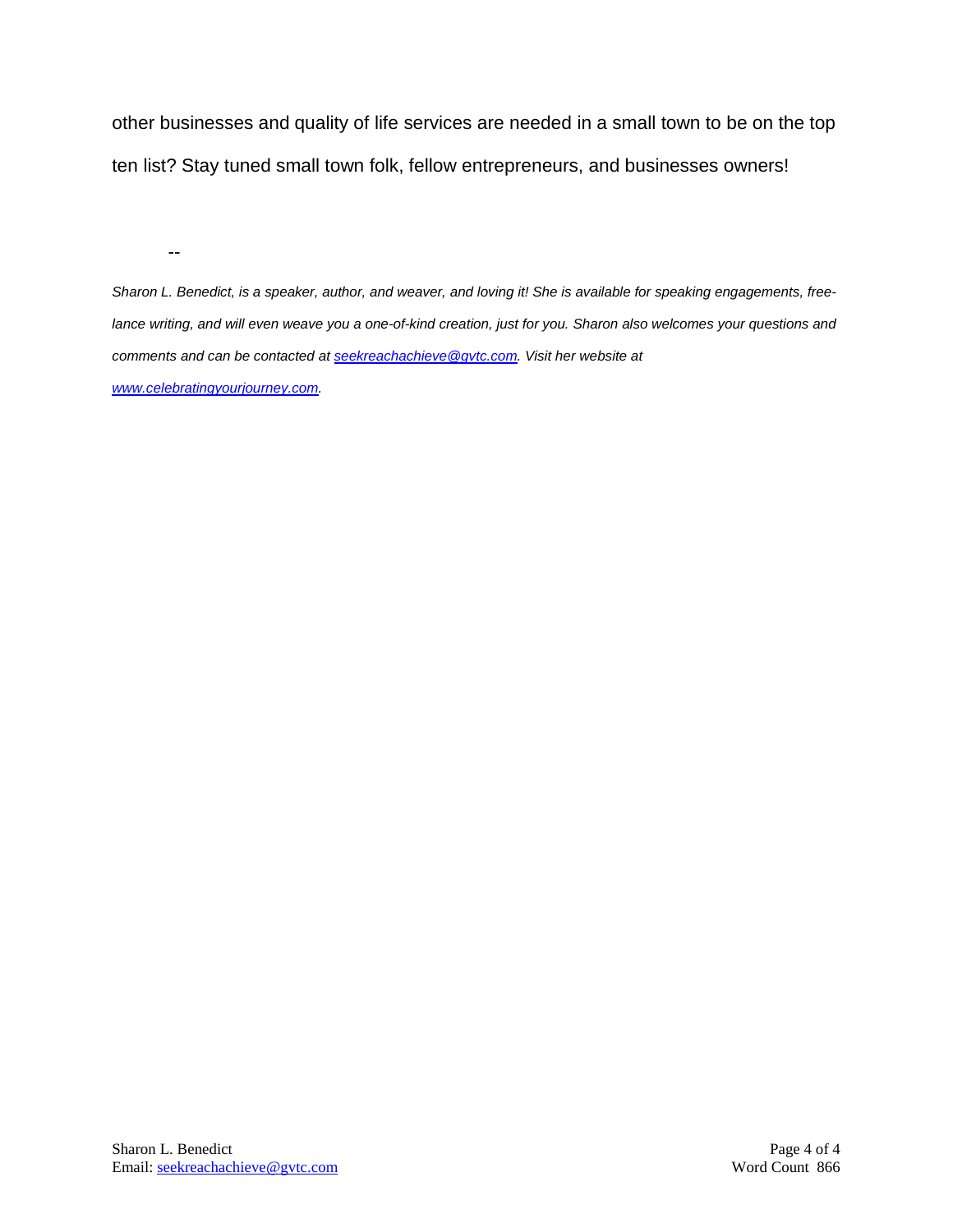



*Looking for a career in a small town? part2*

(published in Boerne Star, Friday, March 13, 2015)

As we continue to ponder what businesses most small towns need to not just survive but possibly get on the top ten list. let's see what businesses are next in line. As you recall, Jeff Rose, Good Financial Cents Financial Advisor offers 15 business ideas he feels every small town should have [\(http://www.goodfinancialcents.com/small-town](http://www.goodfinancialcents.com/small-town-business-ideas-to-start/)[business-ideas-to-start/\)](http://www.goodfinancialcents.com/small-town-business-ideas-to-start/). "The importance of understanding a community means that not every business venture will fit in every small town. However, every town has some needs in common."

We all know every town needs those essential businesses and services, such as grocery stores, pharmacies, police/fire/utility services, medical facilities, just to name a few. Yet, there are other businesses that offer needed amenities but also increase the quality of life of any community.

The first five businesses were a Bakery, Bed & Breakfast, Bookstore, Candy Store, and a Dry Cleaner. The next five businesses include a "**Florist**" business that definitely fills the need for special occasions such as weddings, funerals, high school dances, along with birthdays, anniversaries, and the traditional holidays, such as Mother's Day and Easter. Even "please forgive me" floral arrangements can do the job for any rocky relationship.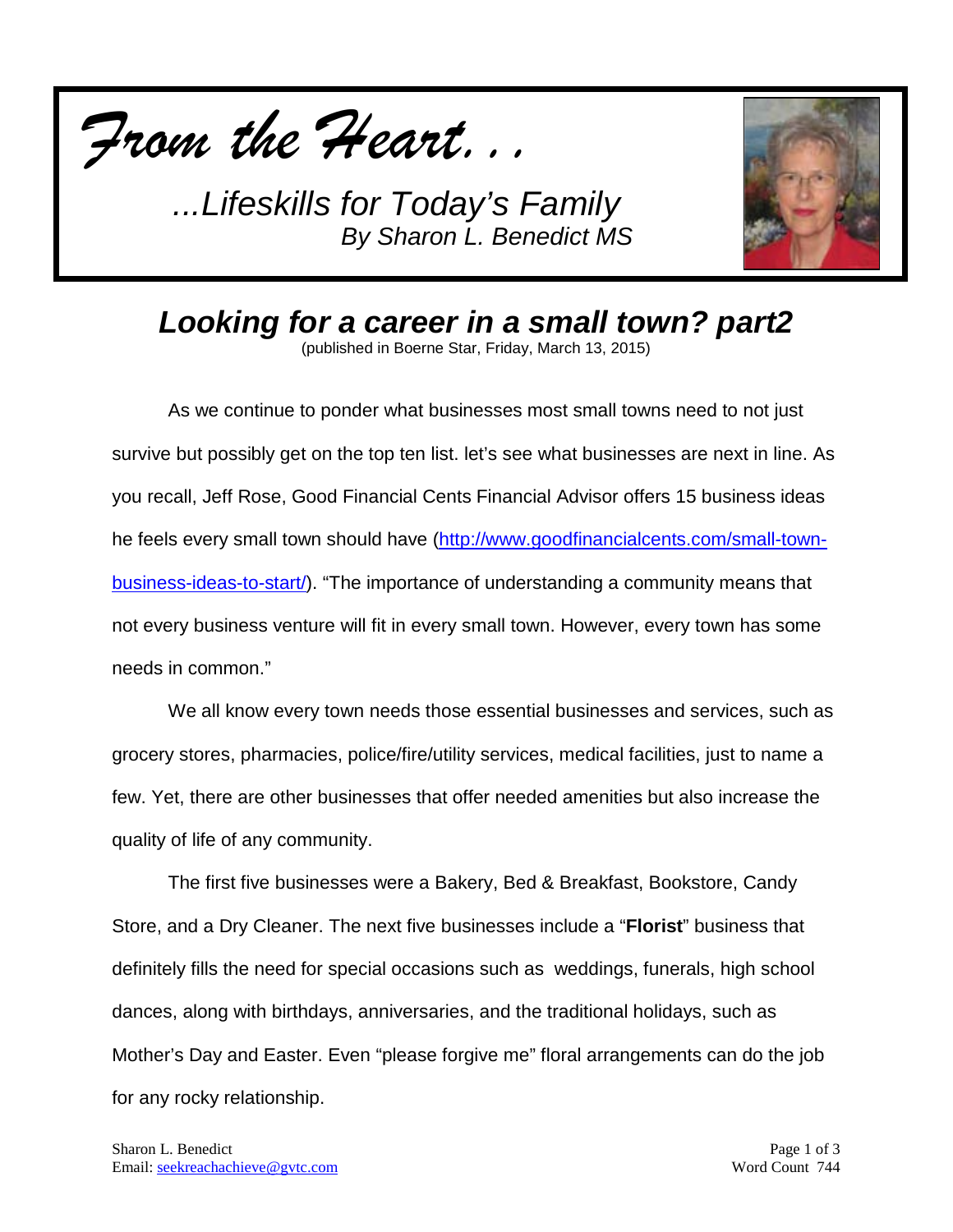Now here comes #7, the "**Frame Shop**." Rose believes that "Even if your local community is not known for its art collections, it probably could still use a custom frame shop. Whether or not your community buys original artwork, there are still diplomas, photographs, and keepsakes to frame. A smart framer would also take advantage of local pride by offering frames, posters, and gifts related to nearby colleges, schools, monuments, parks, or other points of interest in the area. This kind of stock will not only give locals something to buy to show off their hometown pride, but it will also provides excellent souvenirs for tourists and visitors."

Number 8 businesses are **Franchises.** Again, Rose thinks the benefits are obvious for anyone wanting to invest in a franchise. ". . . you can rely on the national marketing and advertising budget behind your brand and your customers are already familiar with your product. You may think that a franchise would not be interested in your small town, but that's not necessarily the case. According to Greg Tanner of the International Franchise Association, 'instead of focusing on larger cities for leads being fought over by multiple franchises, many franchisors have found great success by researching and identifying smaller communities across the nation in which their franchise concepts would thrive.'"

For any small community this is sometimes a thorny topic to bring up. Many family-owned businesses feel threatened by any number of franchises. They are rightly concerned that no matter how loyal their customers may be they will be left in the dust. And family-owned, local businesses often have a very difficult time changing with the times, products, and economy. Each community will need to give serious thought and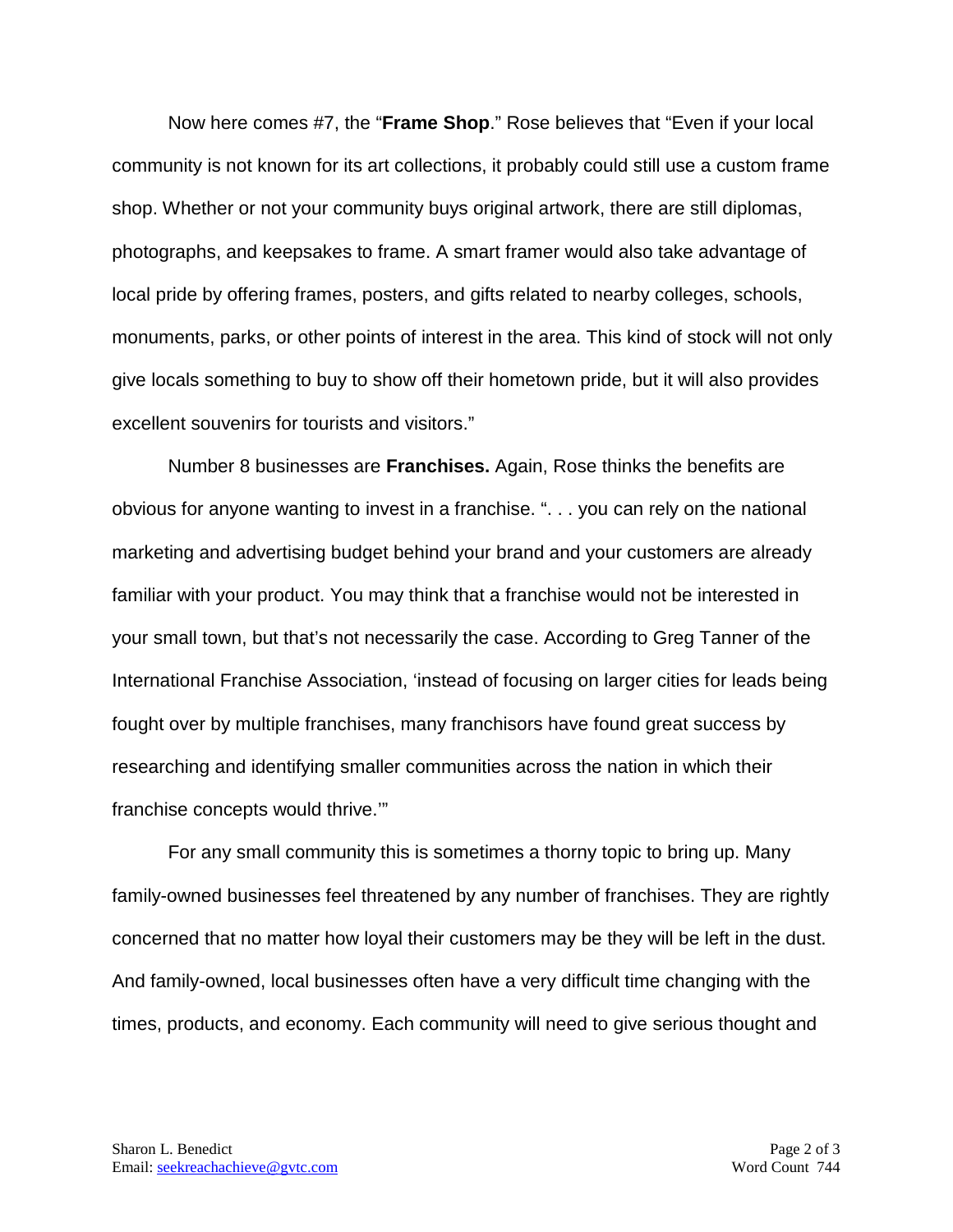planning to how they want to preserve the heritage of their town while trying to manage growth and the attraction that franchises bring to a city or community.

The next business is a **Gift Shop.** This #9 business plays an important role within any town's retail district, offering unique gifts for special occasions. Shops like these give the owner an opportunity to get to know people at some of the happiest moments of their lives, such as weddings, births, holidays. Those relationships builds the business. One business, Rose used as an example, says "It is my goal to help them find solutions. For example, much of my business is custom personalized products, like brides who are looking for custom wedding invitations. Those customers need to know that my selections are wide and my service is excellent."

Number 10 business is **House Cleaning.** Whether it's a small town or a big one, house cleaning is an industry that will always have customers. Rose feels that "Handling the types of regular cleaning jobs that the average homeowner doesn't have the time or inclination to do is one end of the cleaning spectrum…" Other very specific jobs expand to window cleaning, industrial or office cleaning, and estate cleanups.

In the next article, part three will cover the final five businesses. What do you think they could be? Think about what small town business ideas you see thriving in your community?

--

*Sharon L. Benedict, is a speaker, author, and weaver, and loving it! She is available for speaking engagements, free*lance writing, and will even weave you a one-of-kind creation, just for you. Sharon also welcomes your questions and *comments and can be contacted a[t seekreachachieve@gvtc.com.](mailto:seekreachachieve@gvtc.com) Visit her website at [www.celebratingyourjourney.com.](http://www.celebratingyourjourney.com/)*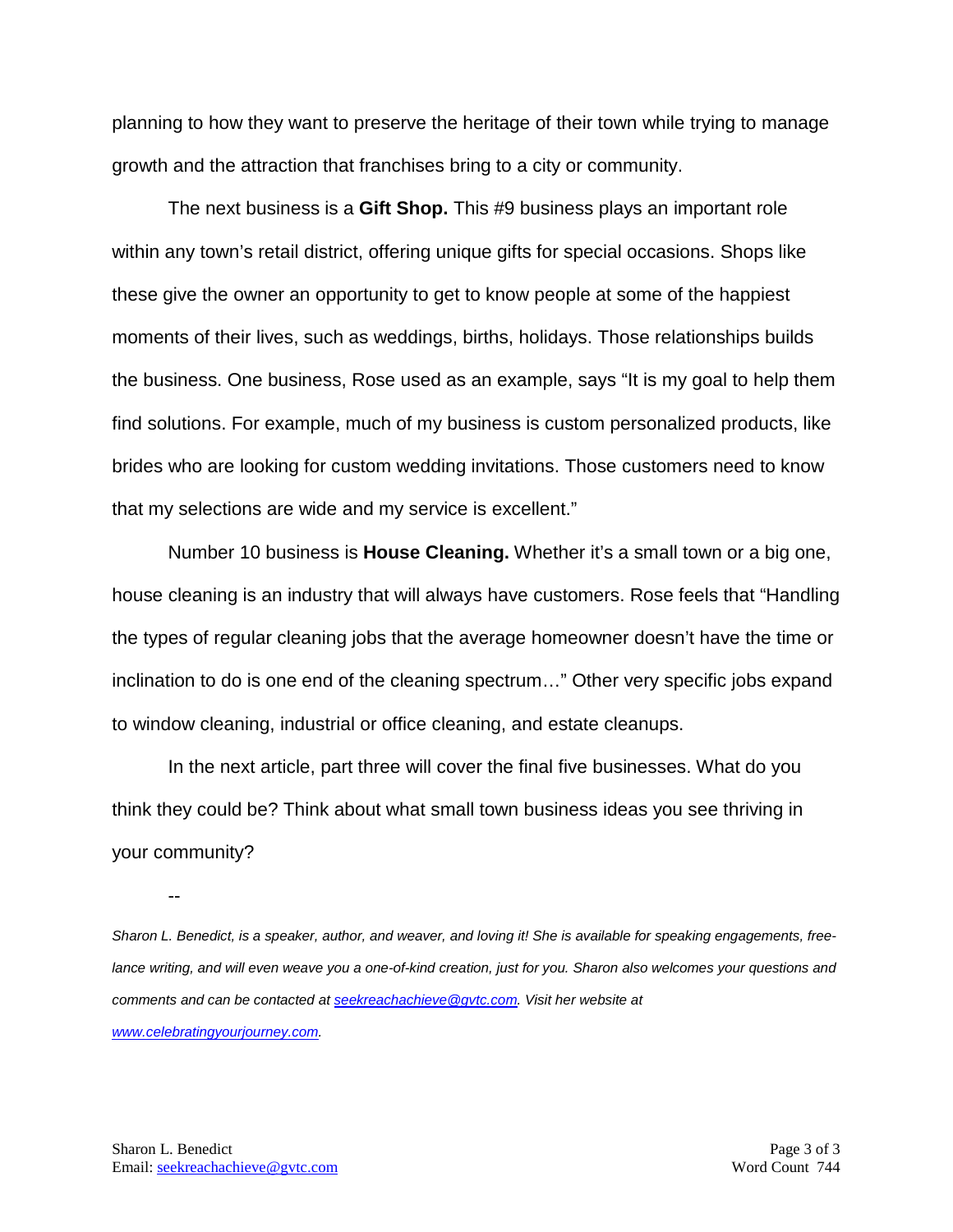



*Looking for a career in a small town? part3* (published in Boerne Star, Friday, March 20, 2015)

As covered in previous articles this month, Jeff Rose, Good Financial Cents Financial Advisor offers 15 business ideas he feels every small town should have [\(http://www.goodfinancialcents.com/small-town-business-ideas-to-start/\)](http://www.goodfinancialcents.com/small-town-business-ideas-to-start/). We all know every town needs certain essential businesses and services, such as grocery stores, pharmacies, police/fire/utility services, medical facilities, just to name a few. Yet, there are other businesses with needed amenities that also increase the quality of life of any community.

The first five businesses were a Bakery, Bed & Breakfast, Bookstore, Candy Store, and a Dry Cleaner. The next five businesses covered in the previous article were Florist, Frame Shop, Franchises, Gift Shop, and House Cleaning. The last five businesses that improve the quality of life in your community include **Coin Laundromat**, as #11. We think most everyone has their own washer and dryer at home or apartment complex. Yet, there is still a need for a public Laundromat, particularly for small towns. On one hand the IBIS World's Laundromats market research reported (April 2014) a steady decline of growth in this industry with only a projected rise at an average annual rate of 0.2% over the 10 years to 2020. By contrast, GDP is projected to rise 2.5% per year over the same period.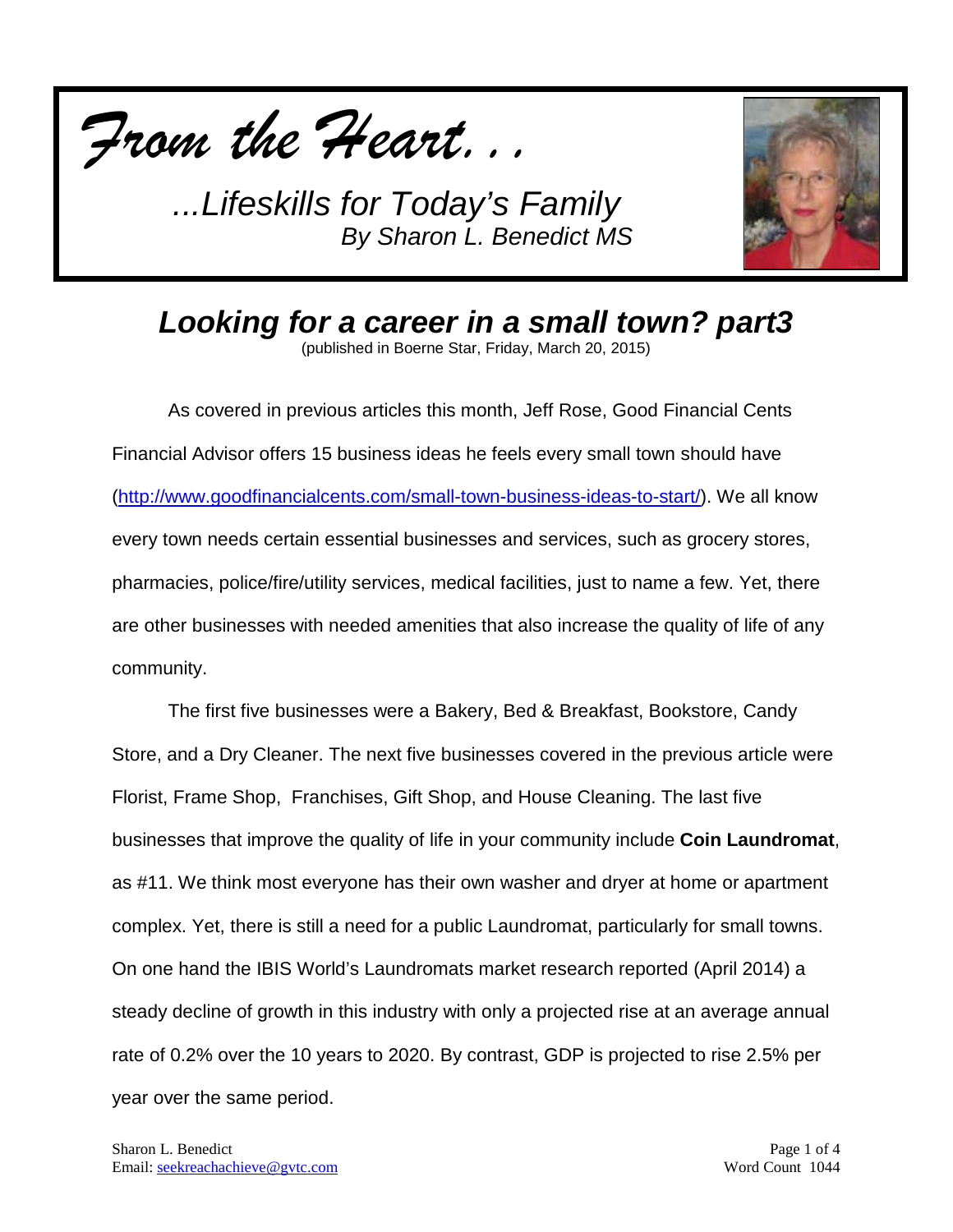The Laudromat-Business.com considers their industry is doing just fine. "The Laundromat or coin laundry industry started in the 1930′s in Forth Worth, Texas by Andrew Clein at a time when electric washer machines were starting to become common in the United States...Today the Laundromat industry is a \$5 billion dollar industry with about 35,000 Laundromat businesses in the United States alone. And while there have been attempts to create national chains in the Laundromat industry, all of them have failed due to nature of the business. Where the traditional economics of scale usually applied in other industries do not work in the Laundromat industry. Therefore, most operators of Laundromats are small business owners."

Rose agrees that "…Laundromats are great small businesses for small town entrepreneurs. Not only are these businesses fairly low maintenance with a relatively high ROI—according to Laundromat Business, some coin laundries return up to 25% they're very recession proof since clothes always need to be cleaned." Many Laundromats are often part of a dry cleaning business as well, serving individuals, families, as well as businesses with their cleaning needs.

Number 12 business is a **Salon.** Beauty salon have morphed from a simple women's hair salon to a multiple service business attracting both men and women with a variety of needs. In the past, according to Rose, salons "used to be that a manicure and pedicure were only luxuries for the rich. These days, however, the cost is low enough that nearly anyone can afford a weekly date with their favorite nail technician."

Today's salons cover just about any personal care service, including hair styling, massage, waxing, tanning, and many other high-end procedures for a more spa-like salon. These salons serve both men and women today. There are even salons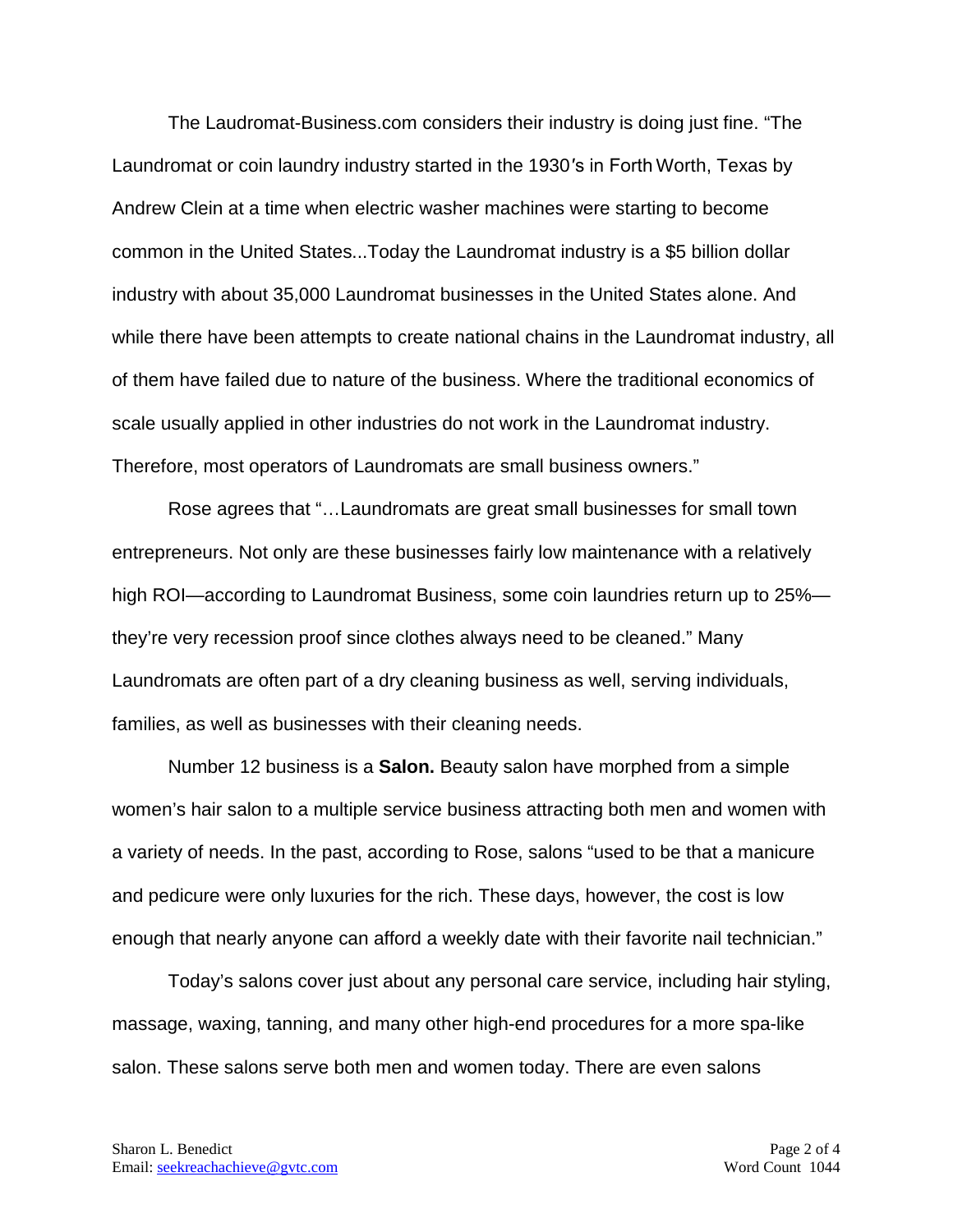specifically designed for "no frills" men who want more. Whether a man or woman, upon entering and being greeted, you will be offered a favorable herb tea, even a glass of wine or beer on tap while you are served. Then add a complimentary hand massage to tempt you to try out a full body massage. Welcome to the 21<sup>st</sup> century salon to be found in many small communities and big cities alike.

The next business you hopefully will find in your small community is a **Gym.**  Need some added motivation to get and stay in shape? Well, a fitness center or gym may just be the ticket for you. We all know we need to give priority to fitness and the highest wellness potential. Rose says, "the trick is creating a gym that best suits local interest." Like with any business startup, do your homework on your community's needs and competition, if any. Even if you end up with competition later, think outside the box and create a fitness themed environment that draws them in. Gyms can be outfitted with the latest workout equipment for every part of your body, alongside the latest training videos and genre of classes. You may also find your gym offers a "healthy" bar counter of power drinks, snacks, even a meal. Team up with another store, such as a local health food store.

Our #14 business is **Photographer***.* Rose believes "People will always be getting married, having babies, and wanting to capture all those memories in the form of a photograph." Even with the available technologies for us "amateurs," from digital cameras, computers and printers that can print off quality prints, there is something very different about those photos done by a professional photographer. Photographers are gifted and trained to know how to make the most of any memory you want to capture forever. They also have specialized equipment that few of us can find. Also, we really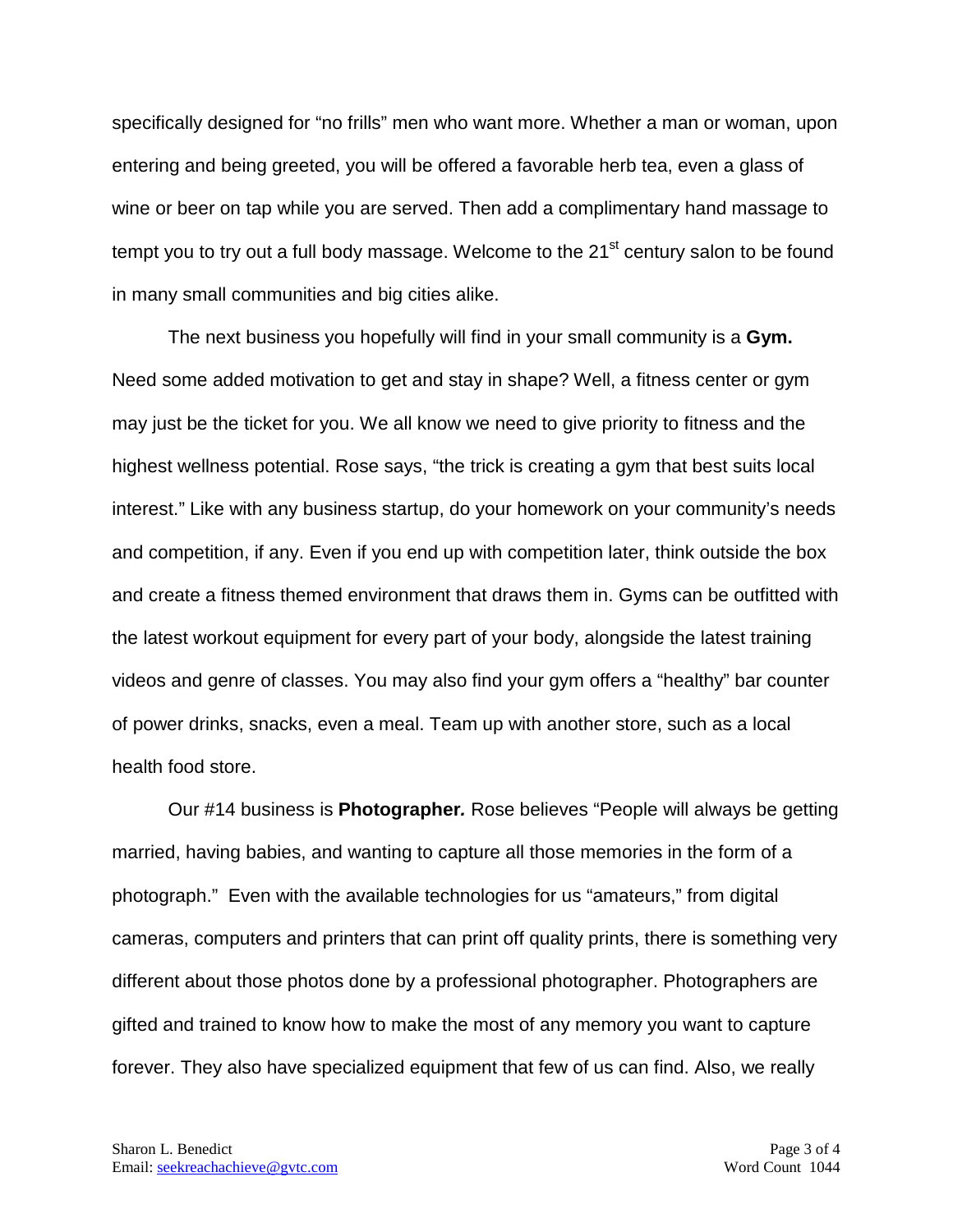don't want to spend the money on such equipment when it may only be used once or twice in our lifetime.

The final business #15 is an **Electrician**. It really doesn't matter how small your community is when it comes to needing a qualified electrician. Every community needs one they can trust. Rose gives an example of an electrician who definitely decided to think outside the box, Electrical Detectives, in order to serve his customers and his community. The bottom line is if you want electricity, you will need a licensed electrician. And you can bet residents of any small town are looking for someone qualified and can be trusted with the safety of their family.

With these 15 businesses, small towns are a great place for local entrepreneurs to establish themselves and thrive. When you know your community, your market, and are willing to be "out-of-the box" creative, you should be able to do very well. In the next article, we will finish out this topic by hearing from a few Texas Hill Country community leaders on what is up and coming in their small towns. What do you think is needed?

--

*Sharon L. Benedict, is a speaker, author, and weaver, and loving it! She is available for speaking engagements, free*lance writing, and will even weave you a one-of-kind creation, just for you. Sharon also welcomes your questions and *comments and can be contacted a[t seekreachachieve@gvtc.com.](mailto:seekreachachieve@gvtc.com) Visit her website at [www.celebratingyourjourney.com.](http://www.celebratingyourjourney.com/)*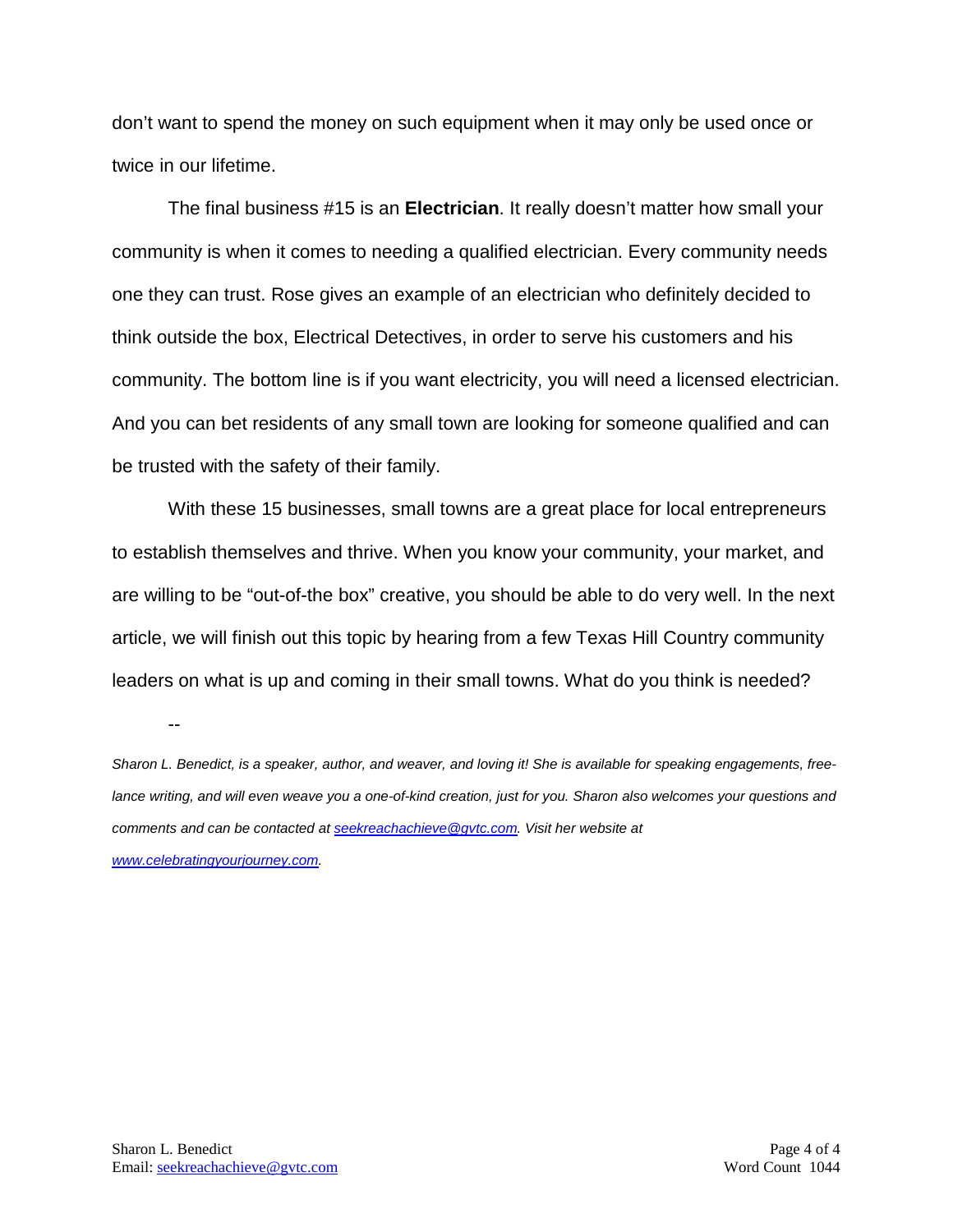



*Looking for a career in a small town? part4* (published in Boerne Star, Friday, March 27, 2015)

Throughout this month's lifeskill on Career/Money Management, we covered 15 businesses needed for small town communities to improve their quality of life and even thrive economically. Jeff Rose, Good Financial Cents Financial Advisor offered those 15 business ideas he feels every small town should have

[\(http://www.goodfinancialcents.com/small-town-business-ideas-to-start/\)](http://www.goodfinancialcents.com/small-town-business-ideas-to-start/). We all know every town needs certain essential businesses and services, such as grocery stores, pharmacies, police/fire/utility services, medical facilities, just to name a few. Yet, there are other businesses with needed amenities that also increase the quality of life of any community.

The first five businesses were a Bakery, Bed & Breakfast, Bookstore, Candy Store, and a Dry Cleaner. The next five businesses were Florist, Frame Shop, Franchises, Gift Shop, and House Cleaning. The last five businesses that improve the quality of life in your community include Coin Laundromat, Salon, Gym, Photographer, and Electrician.

Now that all 15 businesses have been discussed, helping a small town shine, let's ask some Texas Hill Country community leaders what they think.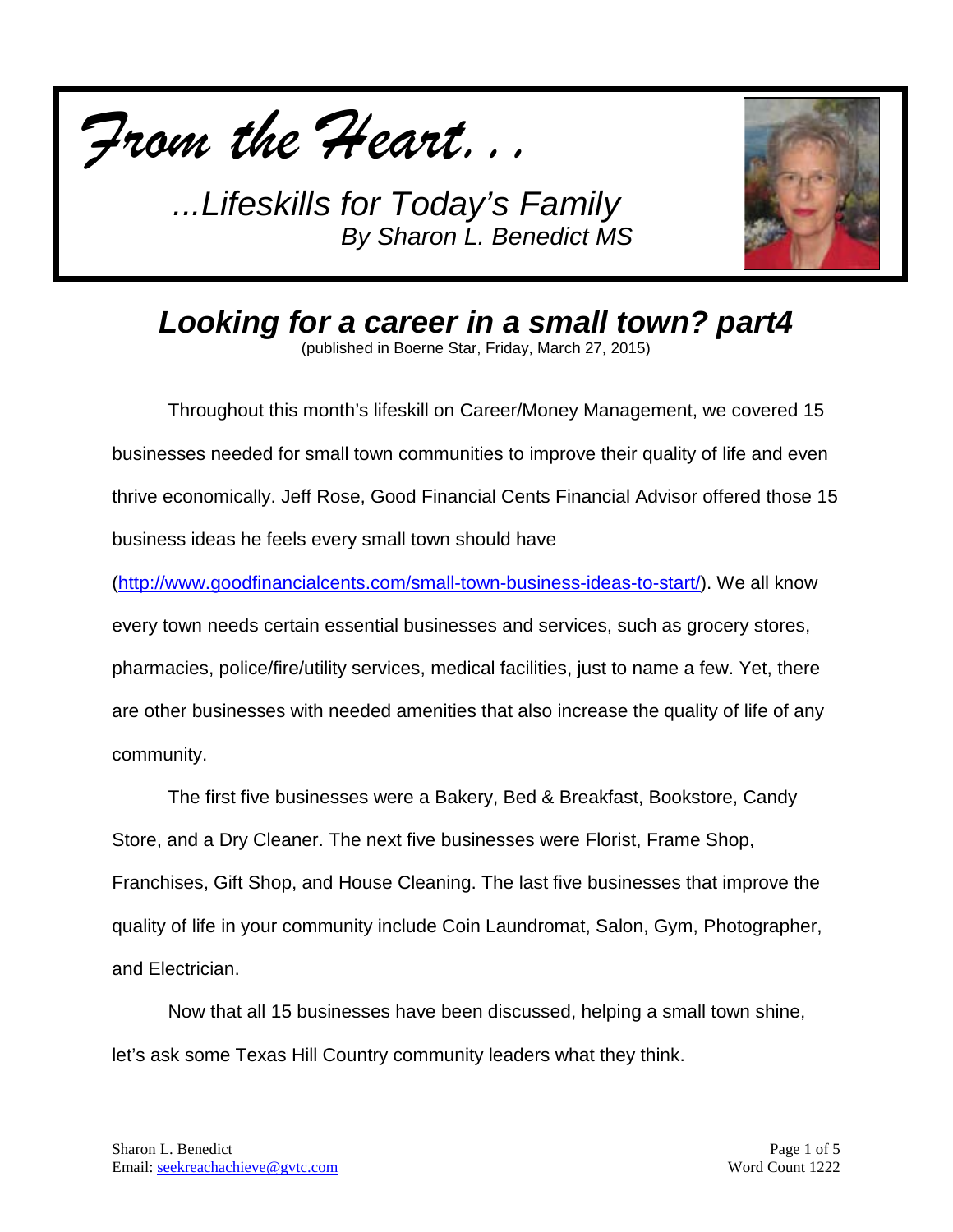Knowing each county and community has its own unique character, heritage and needs, a few questions were asked of three Texas Hill Country community leaders for economic development. These community leader included Dan Rogers, President, Kendall County Economic Development Corporation [\(www.kendallcountyedc.com/\)](http://www.kendallcountyedc.com/), Tim Lehmberg, Executive Director, Gillespie County Economic Development Commission [\(www.gillespiecountyedc.com/\)](http://www.gillespiecountyedc.com/), and Jonas Titas, Executive Director, Kerr Economic Development Corporation [\(www.kerr-edc.com/\)](http://www.kerr-edc.com/).

## *1. Now that you have seen Rose's 15 businesses that will help a small town shine, as a Texas Hill Country community leader what do you want to see and envision in your small towns within your County?*

**Dan (Kendall County EDC):** "Most Texas small towns will continue to grow, especially those within the areas of major metro areas. These towns need to manage their growth by protecting their small businesses and yet allowing franchise businesses and national chains to assist in providing goods and services to the growing population. Small businesses have and always will be a part of small town America, but those businesses must be unique or niche themselves into the market place. The 15 small town businesses in the previous articles are perfect examples of businesses being successful in today's market place."

**Tim (Gillespie County EDC):** "Very fortunately, I think Fredericksburg gets to check all eleven of those boxes; some like bed & breakfasts get checked more times than others. Fredericksburg is unique in that because of our well-established tourism, we have numbers of business interests, particularly dining and shopping, that a town of 11,000 people would not otherwise have, or be able to support. Like many small towns,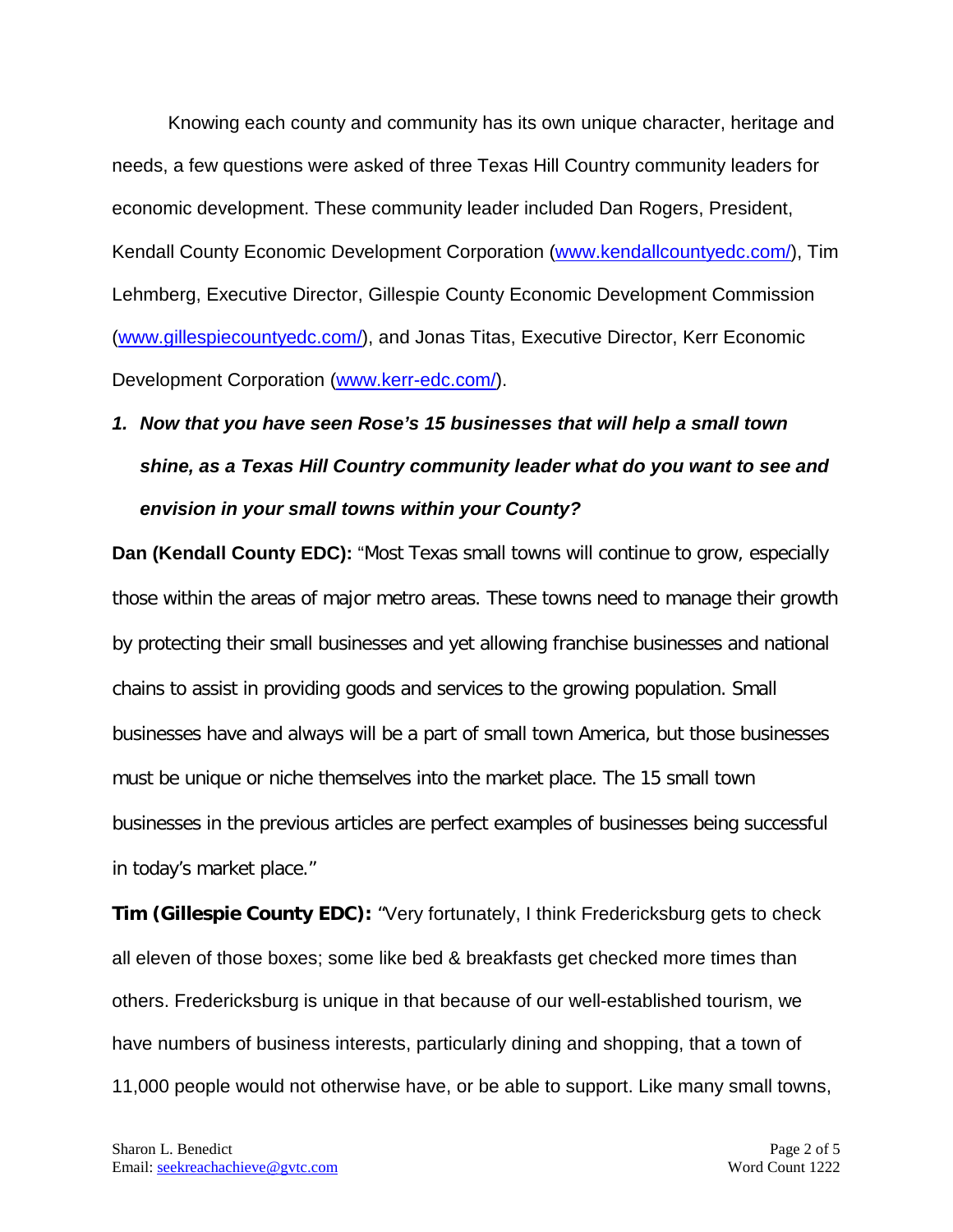we're not full of standardized, corporate businesses. Fredericksburg is mostly made up of independent mom and pop-type businesses."

**Jonas (Kerr County EDC): "**We feel all of the small towns in Kerr County and Kerrville are primed for growth that will result in the creation and support of many more small businesses in the Hill Country. This past year, KEDC worked with three companies (James Avery Craftsmen, Mooney International and Bending Branch Winery) that will create 650 new primary jobs with wages of \$20 million per year. That's wealth and a customer base to support a multitude of new and small business development."

## *2. What small town business ideas do you see thriving in your own local community?*

**Dan (Kendall County EDC):** "The one business missing in our small town is a shoe and leather repair shop. We were very fortunate to have one in the past, but when you lose your cobbler, it is a loss to the community."

**Tim (Gillespie County EDC): "**Regarding my vision for Gillespie County, I think continued growth in the Hill Country is inevitable. I think a priority should be managing that growth so communities like Fredericksburg don't lose what has made us such an appealing place to live, namely our quality of life and the sense of community that comes from living and making a career in a small town. I think community leaders need to be mindful and attempt to cultivate those business opportunities that are a good fit their respective communities, and have the courage to pass on those deals that aren't.

The biggest challenge facing Fredericksburg right now is a labor shortage. Recent unemployment has been as low as 2.5 percent, and we simply don't have sufficient numbers of employees to fill the jobs that are being created by what I would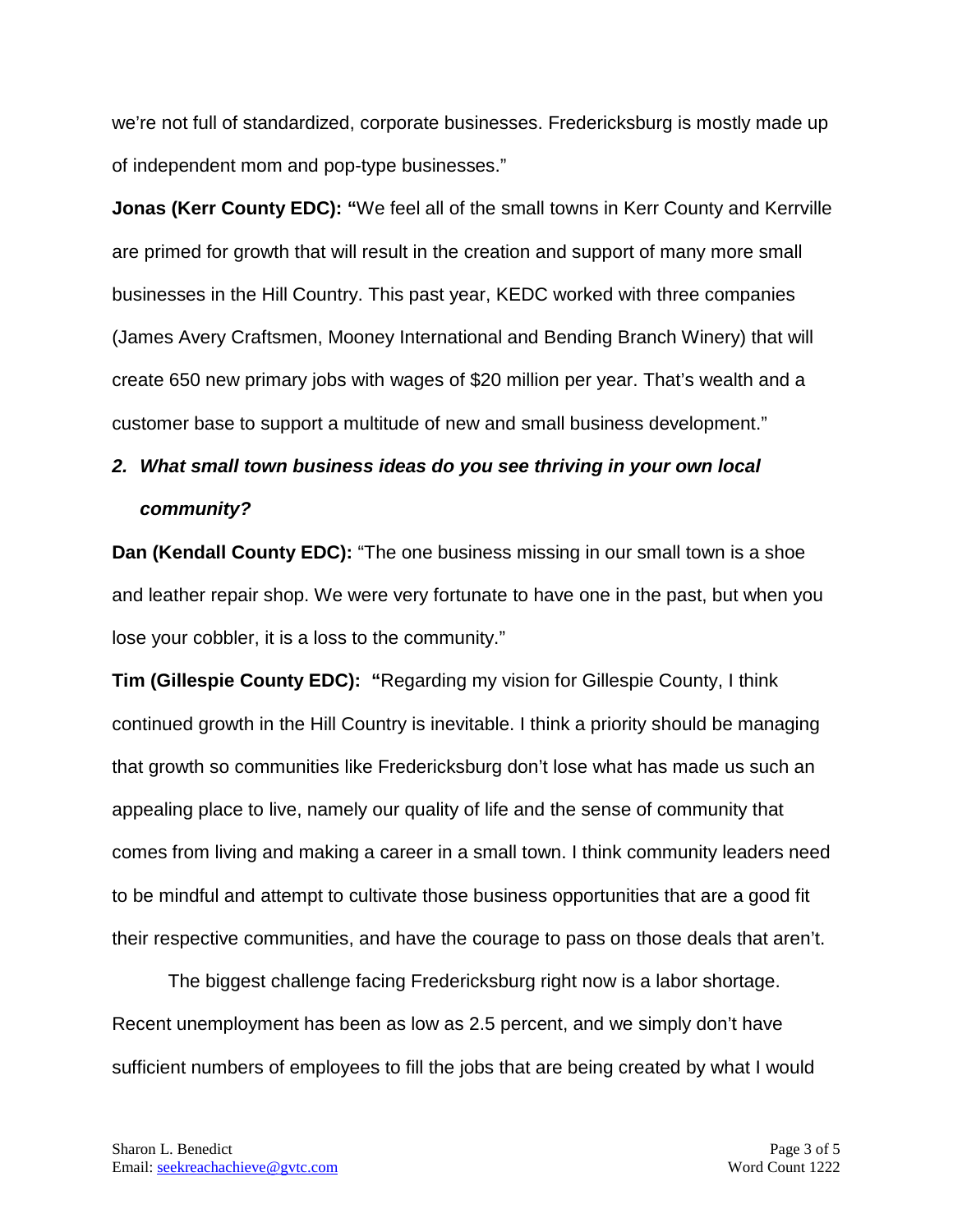consider to be moderate growth. One contributing factor that we have identified and need more of is day care. I don't know if that warrants inclusion on Mr. Rose's list or not, but it is definitely something that we could use more of here."

**Jonas (Kerr County EDC):** "Right now, our community needs more people and more housing options to support the many jobs that are being created by the business community in the Hill Country, particularly those businesses mentioned in my response to the first question."

## *3. What up and coming businesses are coming to your small town. What does your community need in the future?*

**Dan (Kendall County EDC):** "As Boerne continues to grow, we will leave the "small town" in population. We will see all types of retail growth occur. To keep an attitude of "small town" also means to keep a small town quality of life. Keeping the arts, both visual and performing a prominent part of the community is key to keeping that quality of life. All of the events that are downtown week after week also preserves that quality of life. in preserving the quality of life in a small town also means preserving the small town business because the are the backbone of the town."

**Tim (Gillespie County EDC):** "What's up and coming – simply put, more wineries and more lodging. Gillespie County seems to be the epicenter of the emerging and growing Texas wine industry and there is no indication that growth will be slowing down anytime soon."

**Jonas (Kerr County EDC):** "Our larger employers are growing and that is spurring many new up and coming businesses coming to our community. We are working with several retail developers that are looking to establish more amenities and outlets for our